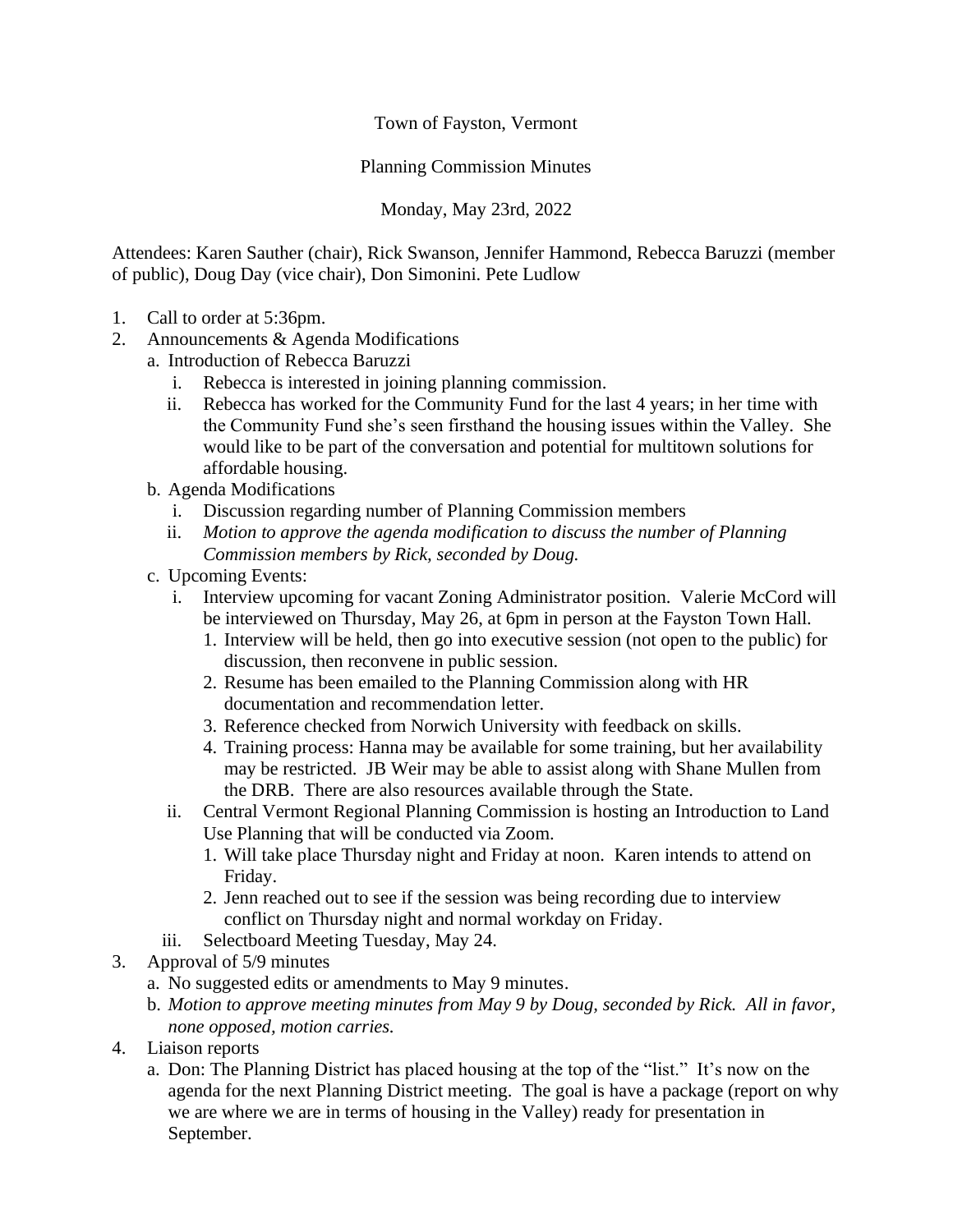- i. Further discussion around Planning District and Housing Coalition organizations and origins.
- ii. Waitsfield is conducting a feasibility study for its wastewater system, which feeds into housing availability.
- iii. In the next Planning District meeting Jared (Fayston Selecboard chair) and Don will be presenting on behalf of the Town.
- 5. LUR edits
	- a. Tree Cutting Standards
		- i. Review feedback from Jamey Fidel (VTNRC)
			- 1. Limited feedback provided due to closing of legislative session.
			- 2. Recommendation to take a broader approach in the LUR due to Town Plan having references to Act 171 language that speaks wildlife corridors and natural resource conservation.
			- 3. Additional feedback to be provided at a future date.
			- 4. Discussion around how these standards interface with the DRB. The LUR must provide specificity in order to provide conditions on any approval.
		- ii. Review feedback from follow ups with Clare Rock (CVRPC) if available
			- 1. No feedback yet; Clare will provide some definitions that she finds in her research.
		- iii. Continued review of draft language
			- 1. Jenn: I think we're doing a good job plugging some holes and answering some of the Town residents' concerns. I'm inclined to go simple rather than restructuring the whole thing as this seems daunting. I think we're headed down a good road.
			- 2. Draft of proposed language shared on Zoom screen.
				- a. Added clearcutting per recommendation of Clare. Need "shall" from a linguistic standpoint.
				- b. This is language for conditional use where applied for. Clare recommended this be added for subdivisions as subdivisions are not always conditional use.
				- c. Pete: if someone has a heavily wooded lot of 5 acres and doesn't have steep slopes, wetlands, and meets setback requirements. Should we have a review of tree cutting and what are they going to do with the trees? I think we need a proposal from the applicant on what they plan to do with the tree harvesting? Do we want to set a requirement for no more than 5% of the building envelope? Should something trigger a review of the tree cutting? Jenn: So we put this in everywhere? Pete: I think we need a statement on every building plan on how many additional trees beyond the building envelope you plan to take down and at what rate.
					- i. Karen: We did come to this as to provide something to support the DRB in decision making, that was our original goal. But what you're suggesting changes the goal. Pete: Yes, it does.
					- ii. Additional discussion around what would be needed, how it would be enforced with the zoning administrator, and what would be required by the applicants.
					- iii. Don is opposed for several reasons. Karen also states that this may conflict with forestry regulations.
					- iv. Further discussion around clearing standards and DRB requirements.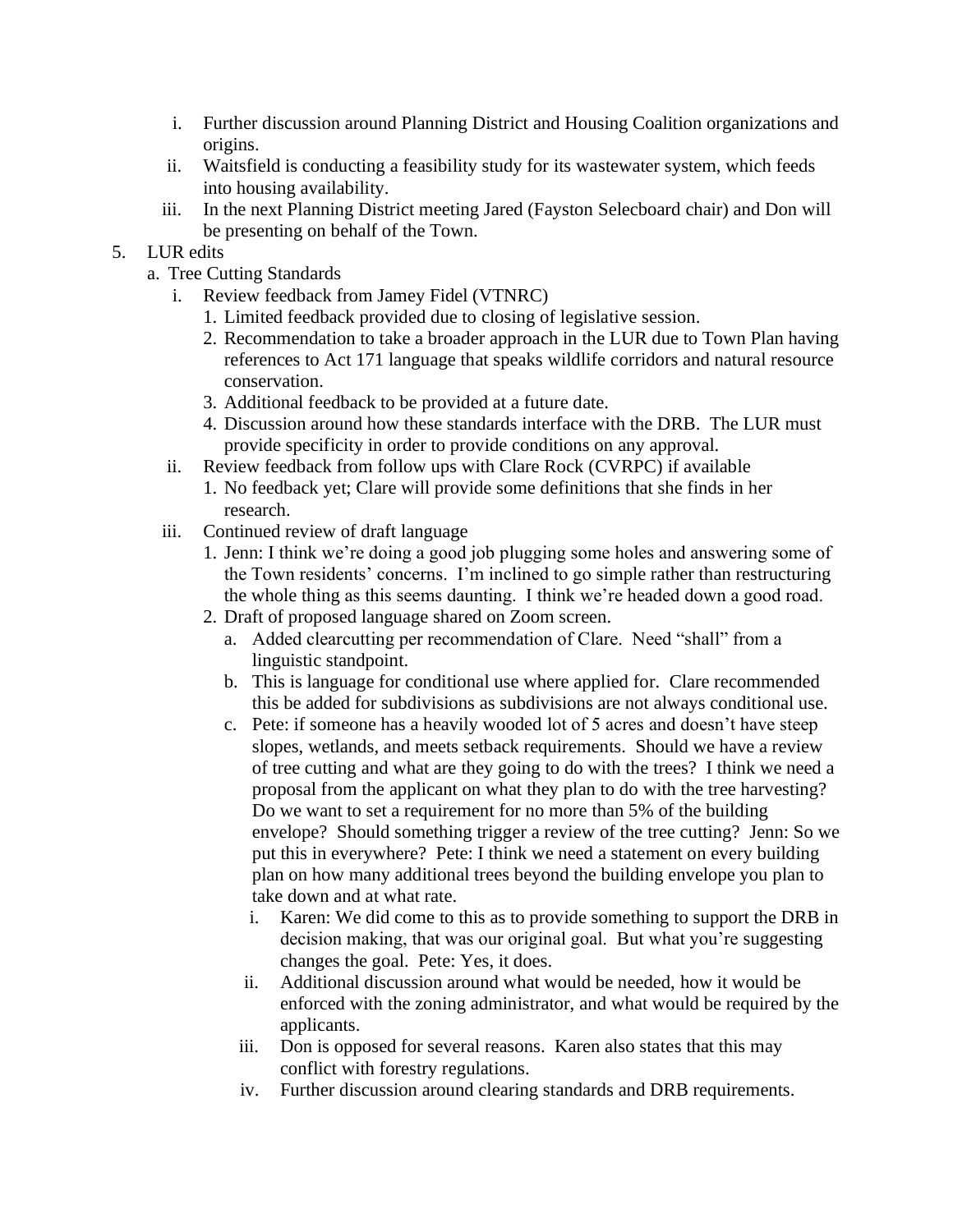- v. Don: Can we wait for feedback from Jamey or Clare? Will we be redoing work and we've been swimming around this the past few meetings. We seem to be waiting for some others.
- vi. Commission members agree to table discussion.
- b. Discuss definitions
	- i. View shed
	- ii. View corridor
	- iii. Clearcutting
	- iv. Tree Thinning
	- v. PRD to reference PUD
		- 1. Do we eliminate PUDs and just have a PRD definition? And what is that definition for PRD?
		- 2. Rick suggests not removing but adding "refer to" and spend the time between now and the next meeting writing that.
		- 3. Jenn differs in opinion: for document cleanliness we remove it. If we combine the definitions somehow and add a note stating, "formerly PRD," does it clean things up a bit? Rick: My suggestion was intermediary to get this through, but so that what you state is completed for the next full revision.
		- 4. Who can work on the PUD definition? Jenn will give it a shot.
	- vi. Discussion around where in subdivision standards that clearcutting/tree thinning standards would go. Looking at Article 6 sections 6.2 and 6.3. Perhaps it belongs under landscaping and screening in section 6. Karen to draft in section 6.2.f.
- c. Discuss next steps for LURs
	- i. Finish reviewing feedback from external resources
	- ii. Finish voting on draft language for tree cutting and definitions
	- iii. Submit draft to attorney to review edits made. Attorney or contract through VLTC to be determined.
	- iv. Create compilation list of edits made since last revision
	- v. Set dates for public hearing and warning
	- vi. Between now and next meeting, June 15, I will target getting feedback from Clare and Jamey and will forward to the members. We should be able to finalize the language based on the feedback at the next meeting.
	- vii. Also between now and next meeting, Karen will compile edits since last revision and will send to all.
- 6. Other business
	- a. Don proposes that we table increasing the membership until September due to all the work that has gone into the work on the LUR.
		- i. The Selectboard is responsible for appointing Planning Commission members. There are currently 7 seats with 2 open. 6 would be awkward due as that could create a tie in votes. We have 2 people that are interested in joining. We would have to recommend to the Selectboard to not appoint people. Don has discussed this with Jared.
		- ii. Pete: The void does confound the meetings with reaching unanimity and reaching a decision. It also creates an ambiguity as people have been soliciting for people to apply and then we withdraw it. We would be compromising our operation as many times we could have a tie or not have quorum at all. I don't think this is something we should initiate; we'd hold at 5 and then ramp up to 7. Seems ingenuous.
		- iii. Jenn: I don't think we should change directions.